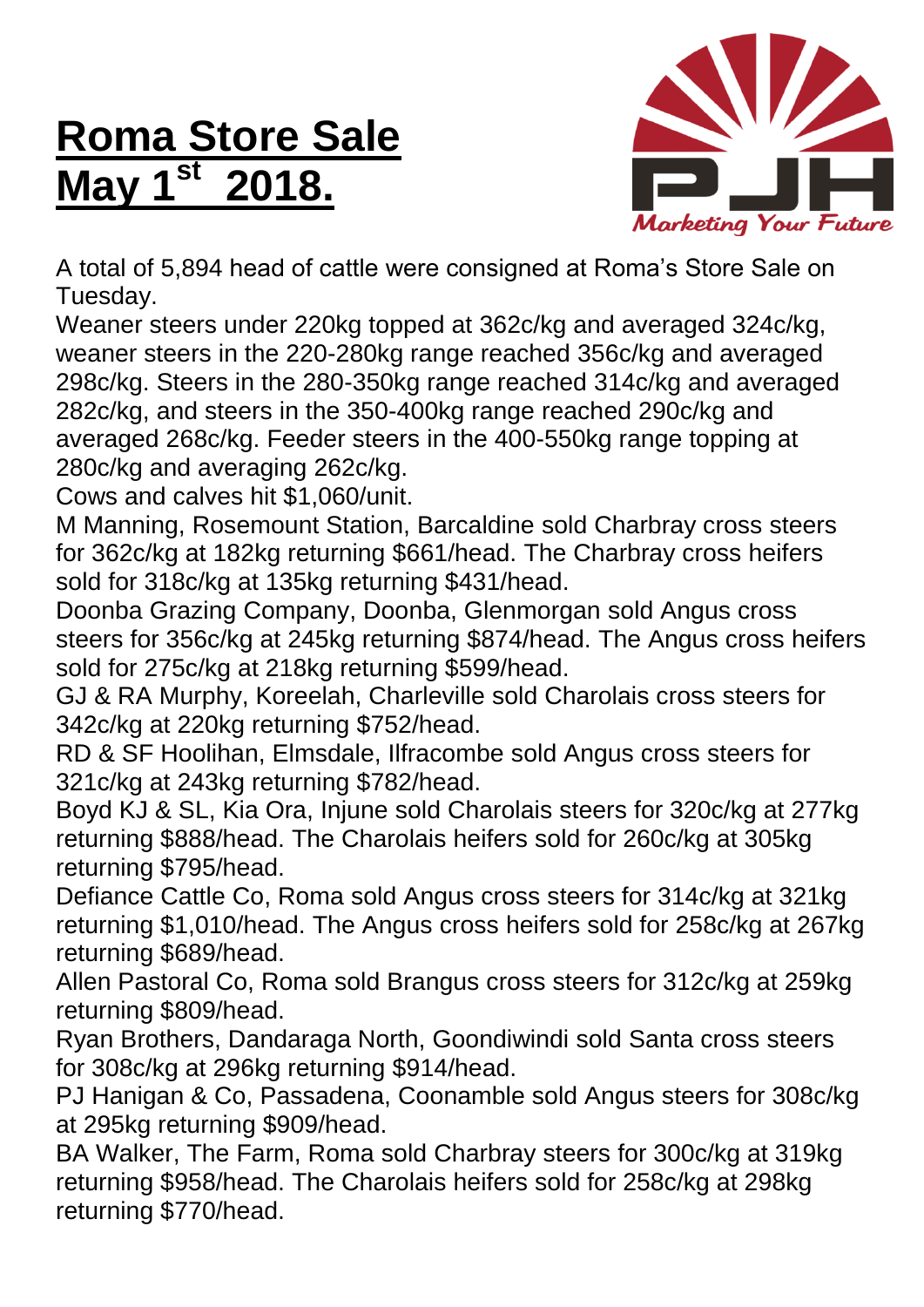AB & ML McWhirter, Wilbah, Yuleba sold Murray Grey cross steers for 300c/kg at 251kg returning \$754/head. The Murray Grey cross heifers sold for 254c/kg at 242kg returning \$615/head.

Hindle Investments P/L, Larnook, Mungallala sold Charbray steers for 290c/kg at 400kg returning \$1,160/head.

Glenngraco Grazing Co, Camelot, Yuleba sold Angus cross steers for 288c/kg at 271kg returning \$781/head. The Hereford cross heifers sold for 258c/kg at 218kg returning \$562/head.

Bill Roberts Partnership, Ridgelands, Injune sold Charbray cross steers for 278c/kg at 473kg returning \$1,315/head.

J & L Kadel, Pameroo, Roma sold Hereford cross steers for 278c/kg at 449kg returning \$1,249/head.

GE & DJ Burey, Torwood, Mungallala sold Santa cross steers for 276c/kg at 418kg returning \$1,155/head.

Mt Rourke Past Co, Mt Rourke, Winton sold Droughtmaster cross steers for 270c/kg at 445kg returning \$1,202/head.

Heifers under 220kg topped at 318c/kg and average 265c/kg, while heifers in the 220 – 280kg range topped at 275c/kg and averaged 238c/kg. Heifers in the 280-350kg range topped at 282c/kg, averaging 243c/kg. Heifers in the 350-450kg range topped at 282c/kg, averaging 228c/kg.

PD & TR Rauchle, Irongate Road, Pittsworth sold Simmental heifers for 282c/kg at 380kg returning \$1,072/head.

Crichton Pastoral Co, Ivanhoe Downs, Morven sold Charolais cross heifers for 245c/kg at 374kg returning \$917/head.

PL & MA Crook-King, Glenorie, Morven sold Angus cross heifers at 268c/kg for 210kg returning \$563/head.

Cows in the 300-400kg range reached 200c/kg and averaged 137c/kg, while cows in the 400kg-500kg range reached 204c/kg and averaged 169c/kg. Cows over 500kg topped at 207c/kg, averaging 189c/kg. Bulls under 400kg topped at 288c/kg and averaged 224c/kg, while bulls in the 400 – 600kg range topped at 237c/kg and averaged 205c/kg. Bulls over 600kg topped at 246c/kg, averaging 222c/kg.

## *PJH sell 6 th position next week.*

*Please be aware that all cattle being sold must be accompanied by a National Cattle Health Declaration as well as NVD*